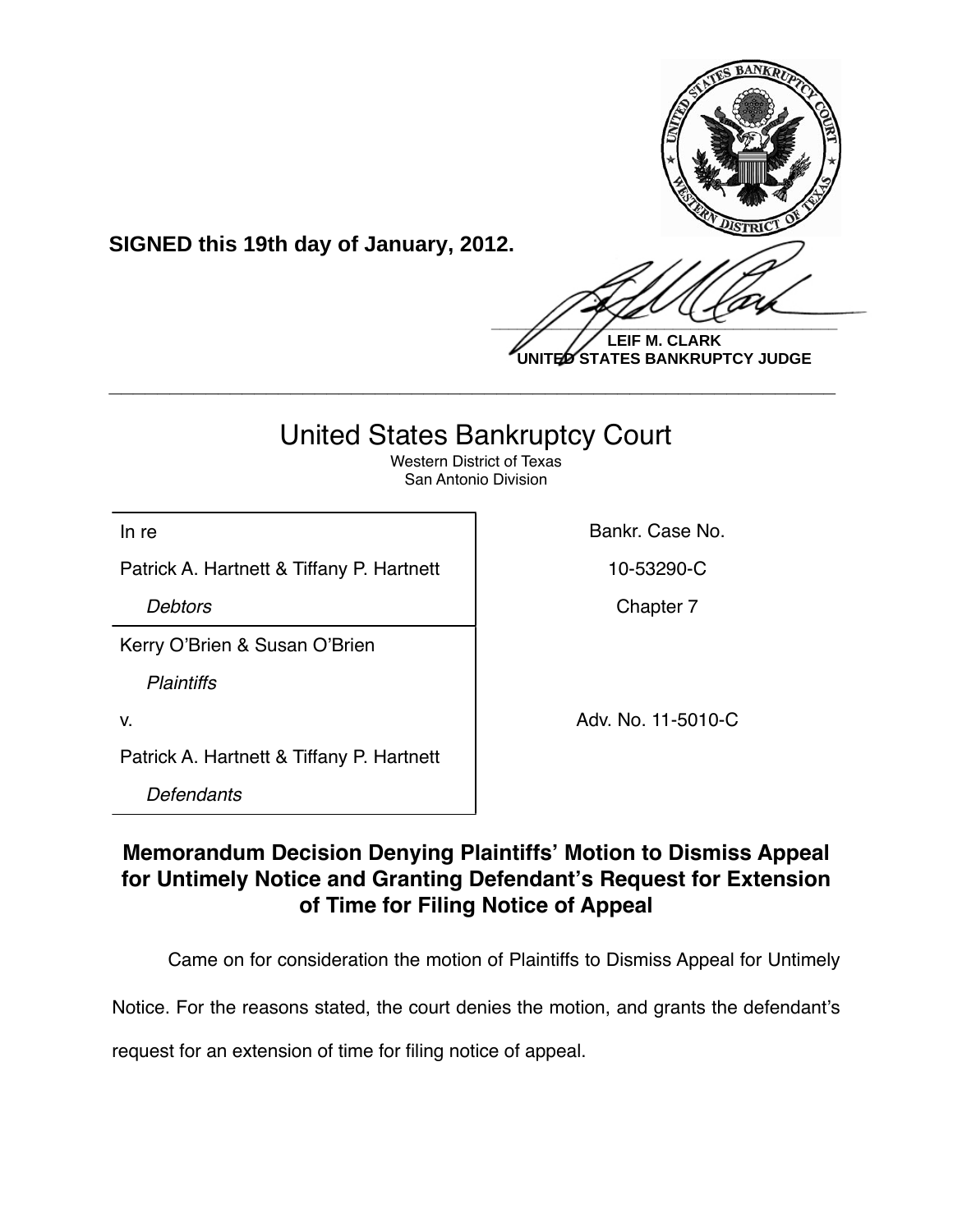#### **Background**

Plaintiffs brought a nondischargeability action against defendants. After a trial on the merits, a ruling was rendered in favor of Plaintiffs against defendant Patrick A. Hartnett (the plaintiffs having non-suited defendant Tiffany P. Hartnett). Judgment was entered December 14, 2011. Defendant timely filed a motion for rehearing on December 23, 2011. The court ruled on that motion the next day, December 24, 2011, but the order on was not entered until December 27, 2011. The clerk of court, via the Bankruptcy Noticing Center, gave notice of entry of the order denying the motion for rehearing. This notice was docketed December 30, 2011.

On January 12, 2012, the defendant filed a notice of appeal. The next day, plaintiffs filed this motion to dismiss the appeal, on grounds that it was not timely. Defendant filed a response, explaining that the filing should be deemed timely, seeking an extension of time for filing the notice of appeal, on grounds of excusable neglect, pursuant to Rule 8002(c) of the Federal Rules of Bankruptcy Procedure. In the motion, the plaintiff explained that there was an ambiguity created when his office received a copy of the court's order denying the motion for rehearing, via electronic mail from the BNC. The docket entry for this copy was #34, and was docketed on December 29, 2011. However, the order in question was itself docketed on December 27, 2011 (#33). The affidavit in support of the defendant's pleading explained that the attorney's secretary, who usually monitors email traffic and prints out relevant emails for the attorney, was out of the office for the holidays. The attorney checked email on December 30, 2011, and saw docket entry #34. The attorney printed out the order, and calendared the deadline for filing the notice of appeal from December 30, 2011. The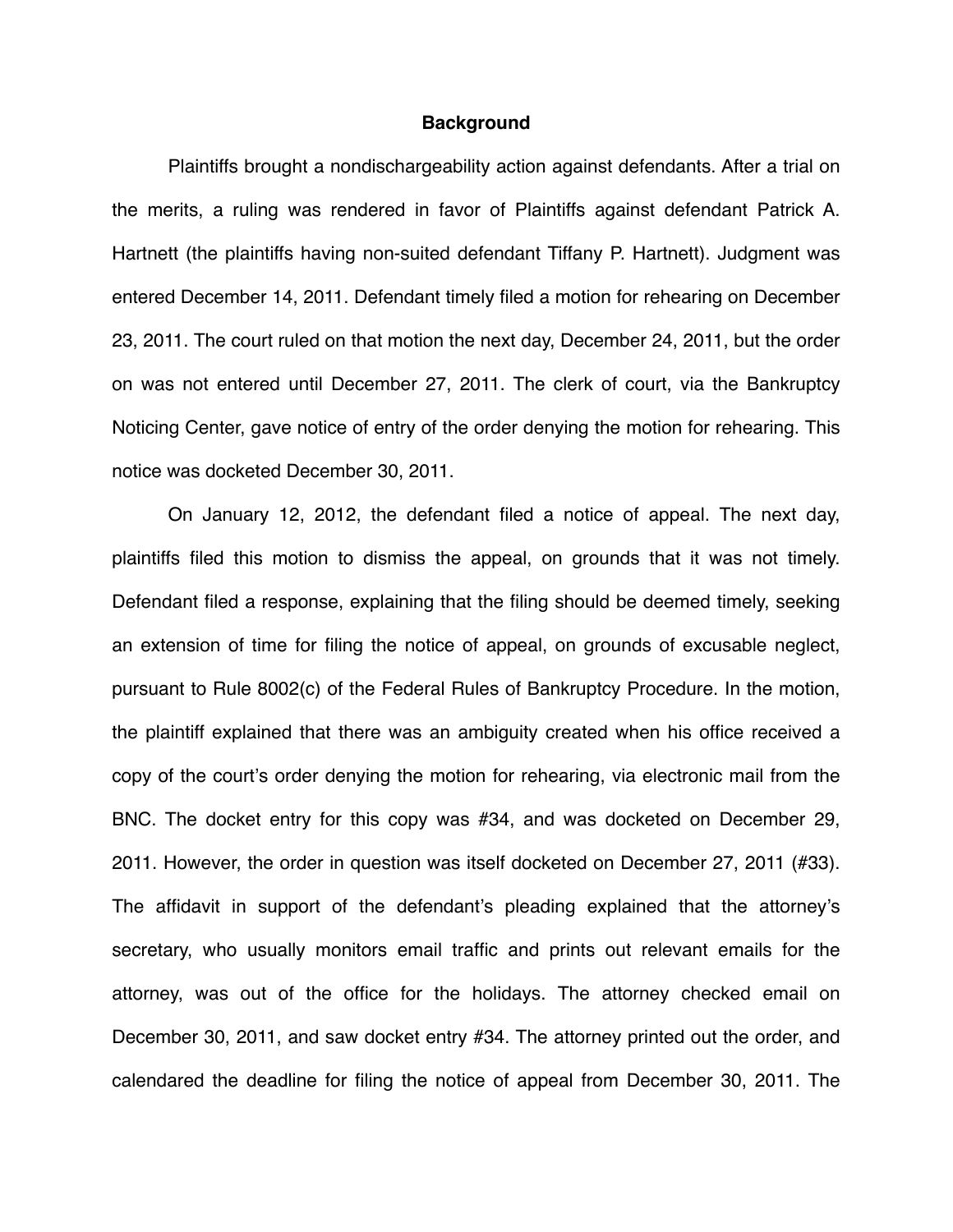attorney was not aware that the order itself had been docketed on December 27, 2011. The attorney prepared the notice of appeal and arranged for his secretary to file it on January 12, 2012, one day before his calendared deadline of January 13, 2012. The attorney stated that he relied in good faith on the docket entry information printed on the order denying motion for rehearing[.1](#page-2-0) He adds that he would have filed the notice of appeal on January 10, 2011 had he known the actual docket entry date was earlier. He states that the plaintiffs are not unduly prejudiced by a two day delay, but denial of his request for an extension would significantly prejudice his client from being able to assert his client's appeal on the merits.

Plaintiffs filed a reply pointing out that Doc. #33, the actual order entered by the court, shows its date of entry as December 27, 2011. This document too was emailed to all parties, pursuant to the Administrative Procedures for the Filing, Signing, and Verifying of Documents by Electronic Means in Texas Bankruptcy Courts (eff. Dec. 1, 2004). Plaintiff maintains that there is no showing of excusable neglect presented on these facts, such that the motion should be denied.

#### **Analysis**

Rule 8002(c)(2) states that a request to extend the time for filing a notice of appeal may be "filed not later tahna 21 days after the expiration of the time for filing a a notice of appeal" and may be "granted upon a showing of excusable neglect." *See* FED. R. BANKR. P. 8002(c). Excusable neglect is a term of art upon which the Supreme Court opined in *Pioneer Inv. Servs. Co. v. Brunswick Assoc. Ltd. Ptnrshp,* 507 U.S. 380 , 113 S.Ct. 1489 (1993). Said the Court in explaining its approach to the application of this

<span id="page-2-0"></span><sup>1</sup> The docket entry at the top of the order reads as follows: "11-05010 Doc#34 Filed 12/29/11 Entered 12/30/11 00:19:24 Imaged Certificate of Notice Pg 1 of 4"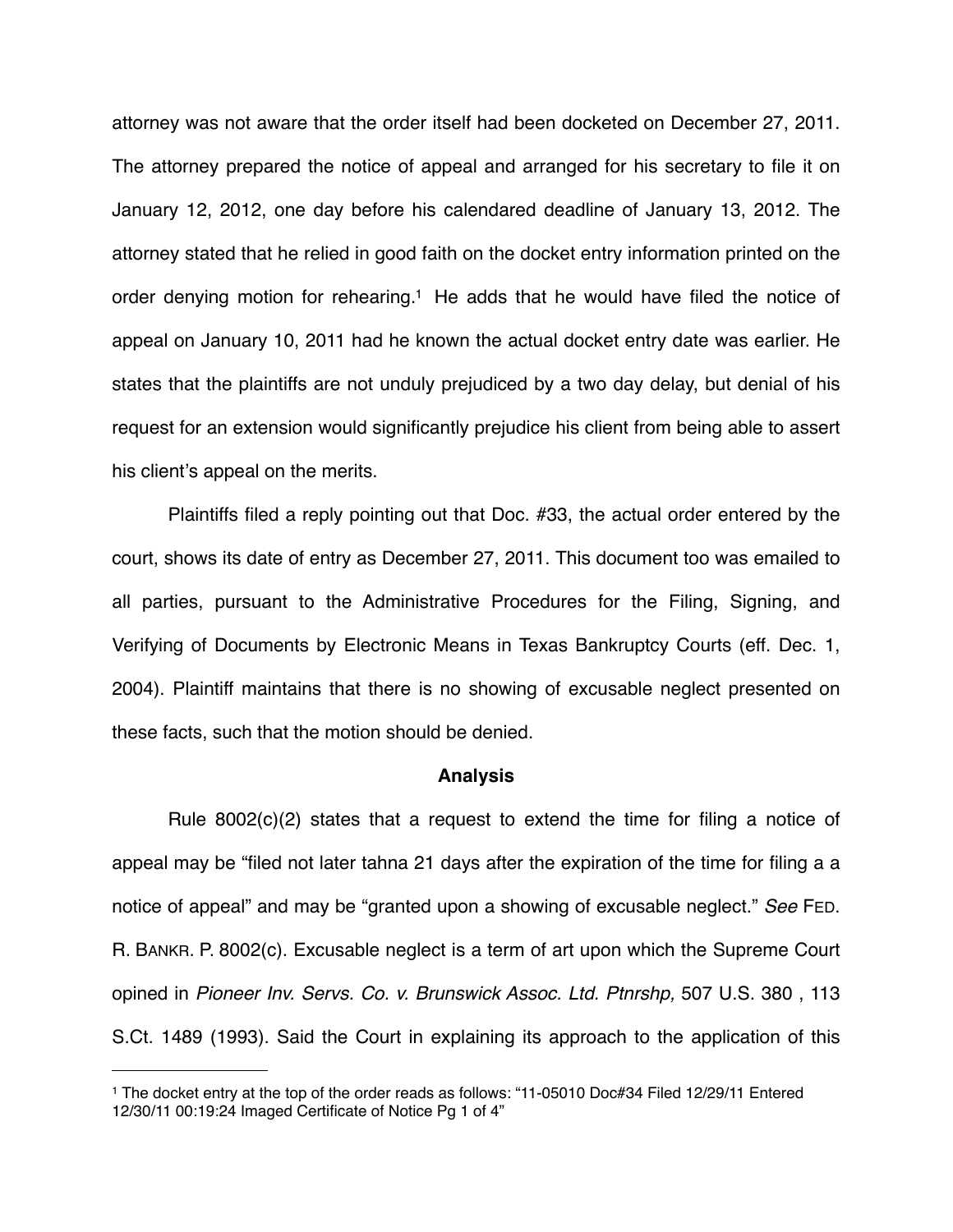standard in the bankruptcy context, "Congress plainly contemplated that the courts would be permitted, where appropriate, to accept late filings caused by inadvertence, mistake, or carelessness, as well as by intervening circumstances beyond the party's control. ... this flexible understanding ... accords with the policies underlying ... the bankruptcy rules." *Id.,* 113 S.Ct., at 1495. True, the Court adverted to the greater flexibility that ought to be permitted in chapter 11, but the precise application considered by the Court in that case was to a late-filed claim, an issue somewhat removed from the reorganization process itself.

The point is that the notion of "excusable neglect" of necessity presumes that someone has made a mistake, someone has been careless, someone has been negligent. It is no answer, then, to a request for mercy that the party making the request should not have made the mistake. Hindsight always affords the clarity that confirms that, had the person simply been paying strict attention, no mistake would have been made. The reality is that human beings often are not paying strict attention all the time. Not even lawyers.

The Court wisely sought to offer guidance to lower courts, to aid them in distinguishing the cases of human fallibility from the cases of "I could care less - ness." It invited courts to look at such factors as the good faith of the offending party or the party's counsel, the ambiguity of rules or forms and the like, the prejudice or delay caused to others if relief is granted, and the harm caused to the movant if relief is not granted. *Id.*, 113 S.Ct., at 1498.

Plaintiffs cite *In re Wigoda,* 11 Fed.Appx. 624, 625 (7th Cir. 2001) for the proposition that a misunderstanding or misapplication of the rules is not grounds for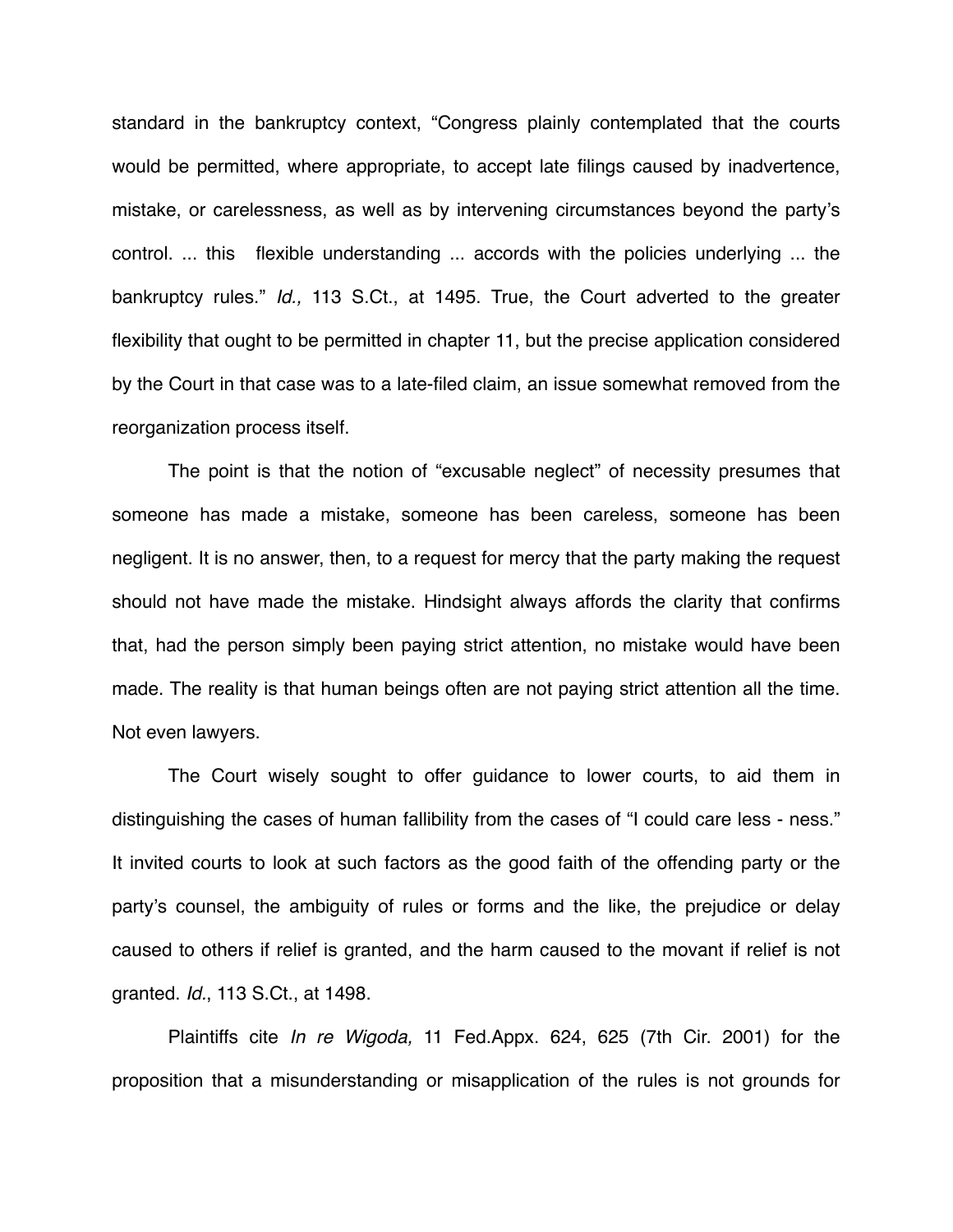finding excusable neglect. The case does not set quite so harsh a rule, however. The court found that it was not error to *deny* an excusable neglect request based on such a finding. It did not find that it *would* be error to *grant* such a request. Only the latter holding would support the proposition urged by the plaintiffs. Similarly, the plaintiffs cite *In re Hanscom,* 275 B.R. 183 (B. D.R.I. 2002) for the proposition that a misread statement is not a basis for excusable neglect. This court certainly agrees that a court could so conclude, but disagrees that a later court *must* so conclude.

In any event, the facts here are that the attorney's error was in reading the docket entry for the BNC notice as though it were the docket entry for the order. There was an ambiguity created by the fact that the first page of the BNC notice was a copy of the order itself. True, the docket entry concluded with "Imaged Certificate of Notice Pg 1 of 4" but that is a less than clear statement that the docket entry was with respect to the BNC notice, rather than the order. Of course it was a mistake for counsel not to then go back to the docket to confirm the entry of the order itself. Hindsight, as we have seen, makes us all perfect (or see that we should have been). But his secretary was out of the office, it was the week between Christmas and New Years, and thus counsel, as most people in that time period tend to be, was more distracted than usual.

The court concludes that there was sufficient ambiguity to warrant flexibility on the part of the court.<sup>[2](#page-4-0)</sup> In addition, the lack of any real prejudice to the plaintiffs (they merely must defend their judgment on its merits), the minor impact on judicial

<span id="page-4-0"></span><sup>2</sup> Recall that the "ambiguity" noted by the Court in *Pioneer Investments* was that the notice of claims bar date was placed in the notice regarding a creditors' meeting, without any indication of its significance. Yet an attorney who was paying attention would surely have caught both the bar date and appreciated its significance. The ambiguity presented here is, in this court's view, greater than that presented in *Pioneer Investments*.